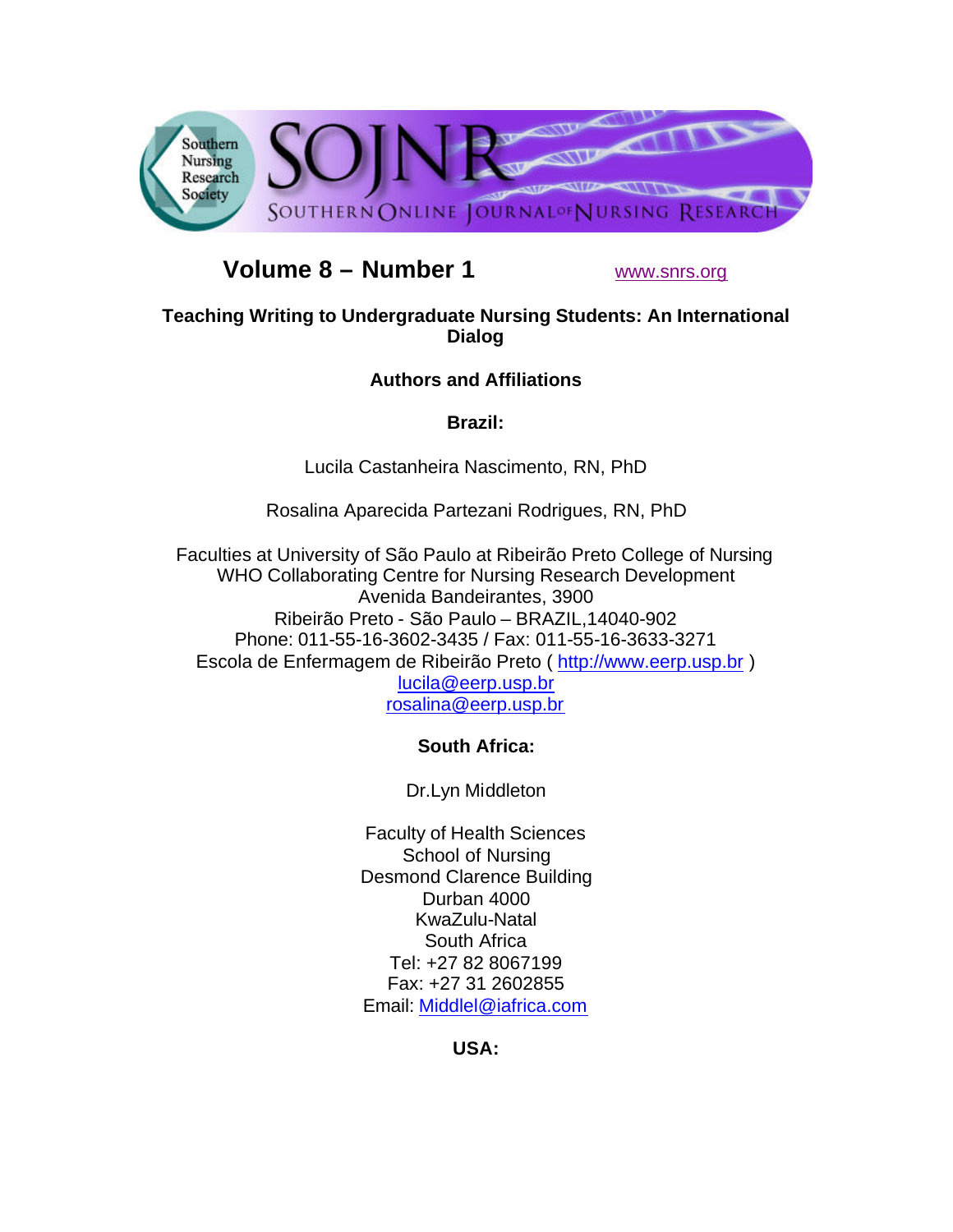Ellen B. Buckner DSN, RN Professor and Coordinator of Honors in Nursing

University of Alabama School of Nursing University of Alabama at Birmingham 1530 3 rd Avenue South Birmingham, AL 35294-1210 (205) 934-6799 bucknere@uab.edu

#### **Teaching Writing to Undergraduate Nursing Students: An International Dialog**

In a globalized world, partnership and collaboration are essential strategies to creatively enhance and share nursing knowledge among professionals from different settings. The ability to establish collaborative relationships provides opportunities for personal and professional growth. This is particularly crucial when we need to respond to the mandate of being designated as a WHO Collaborating Centre, contributing to the development of nursing education, practice, research and leadership, as well as preparing nurses worldwide to successfully deal with global health issues.

Motivated to respond to the challenges posed to the nursing discipline in the 21st century,**<sup>1</sup>** an international dialog was established, in order to share experiences of how nursing faculties from three countries, Brazil, South Africa and USA, teach their undergraduate students to write academic articles and disseminate nursing research. Thus, this article aims to describe the main characteristics of the undergraduate programs from three schools of nursing that are PAHO/WHO Collaborating Centres, and to describe strategies used by faculties to develop undergraduates' writing skills, in order to improve their ability in communicating nursing research.

The scholar role is increasingly important for baccalaureate prepared nurses. Nurses must critically evaluate and apply literature to practice, often called evidence-based practice or evidence-informed practice. In the academic literature, authors must communicate their studies results in a succinct and clear fashion. Writing requires authors to formulate ideas, organize thoughts, incorporate and cite published works and draw conclusions relevant for nursing. More importantly, through writing, nurses find their voice, a key element in personal and professional development, and a contributor to the development of the nursing profession.

The authors, nurse educators from Brazil, South Africa and the United States, met over a year via electronic means to encourage each other in professional writing andin the submission of manuscripts for publication. This International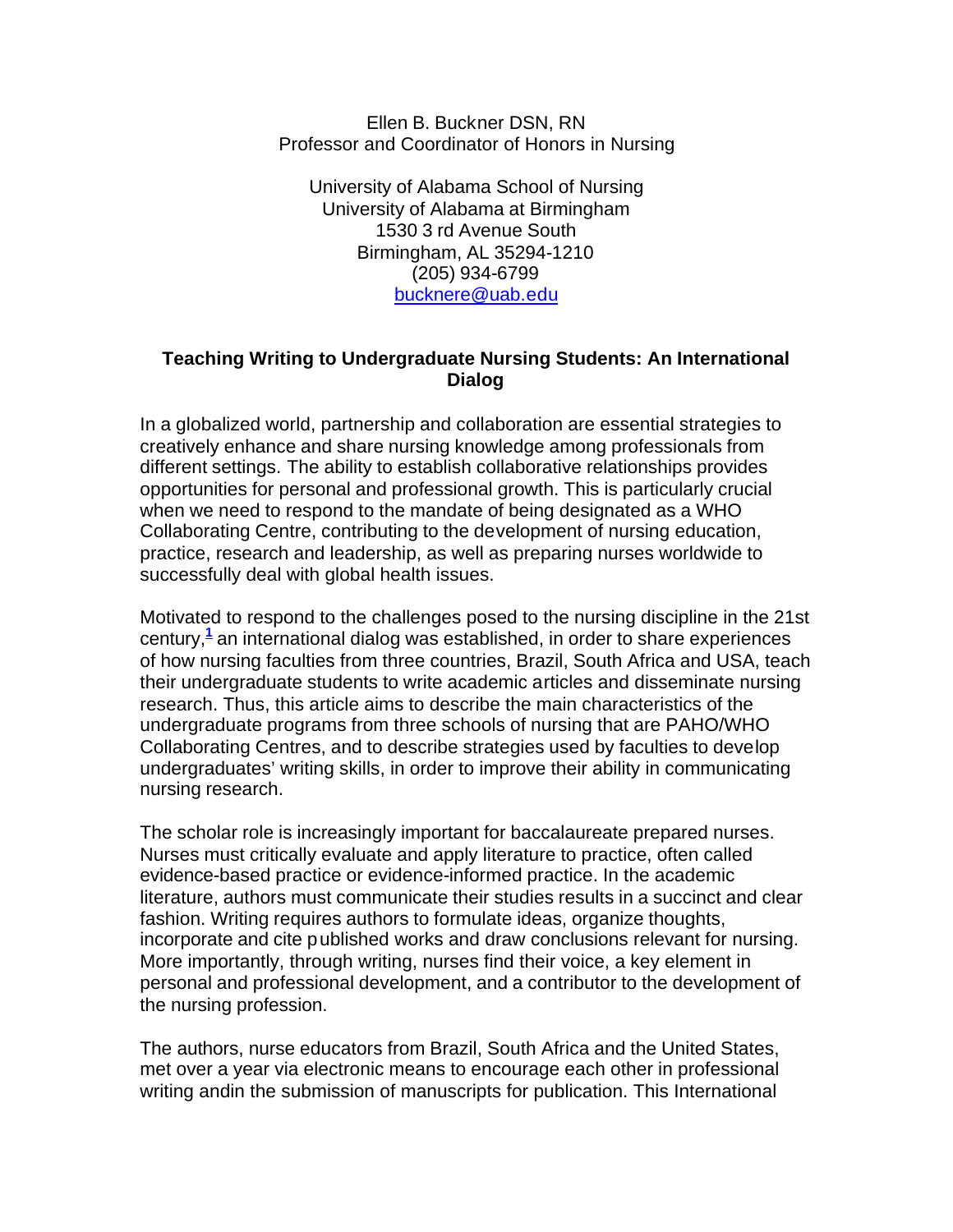Virtual Writing Collaborative Project also aims at stimulating international collegial relationships among Sigma Theta Tau International members.**<sup>2</sup>** Along the way, the participants recognized that teaching writing to students was one of our most important educational challenges. What follows is a discussion of teaching writing by faculty from each of the three countries. There are similarities and differences among us but we all share the goal of encouraging effective communication through written expression in our baccalaureate students. We believe that the skill of writing embodies that of professional voice and that, through writing, nurses are better prepared to make a difference in practice.

#### **Teaching Writing in Brazil**

At the University of São Paulo at Ribeirão Preto College of Nursing (EERP-USP), the education process at undergraduate level is guided by the educational reforms established by the Brazilian Ministry of Education. Among other aspects, this process aims to prepare professionals with a critical and reflexive spirit as well as technical-scientific and ethical-political competencies. This involves the construction of new roles for education facilitators and for students, based on a dialogical and partnership relation and mutual learning in the age of knowledge. Thus, the nursing education process at EERP-USP attempts to contribute to the preparation of nurses as citizens, with a view to their participation in the Brazilian socio-cultural, political and economic reality, in a critical and responsible way.**<sup>3</sup>**

In line with the institution's pedagogical project, the nursing professional should be capable, among other skills, to develop and participate in nursing research, as well as to apply it in clinical practice, aiming at the advancement of nursing and health practice.**<sup>4</sup>** This profile highlights the need to work according to current curricular guidelines, which include a collectively constructed pedagogical project. This project must be flexible and able of giving a holistic education, focusing on interdisciplinarity, with predominance of education over information, articulating theory and practice, as well as the interweaving of teaching, research and community services.**<sup>5</sup>**

Hence, education facilitators face the challenge of using active methodologies in the teaching-learning process and innovati ve teaching resources, able to minimize their difficulties to conciliate the different demands of being a faculty. The faculty members' difficulties mainly refer to keeping up their research productivity and resulting publications, to comply with the university requirements and to achieve the mission of this Collaborating Centre.

Strategies used to teach undergraduate students to report research results include the establishment of research groups, the early inclusion of undergraduate honors students in a research project and integration among researchers and other students at all levels.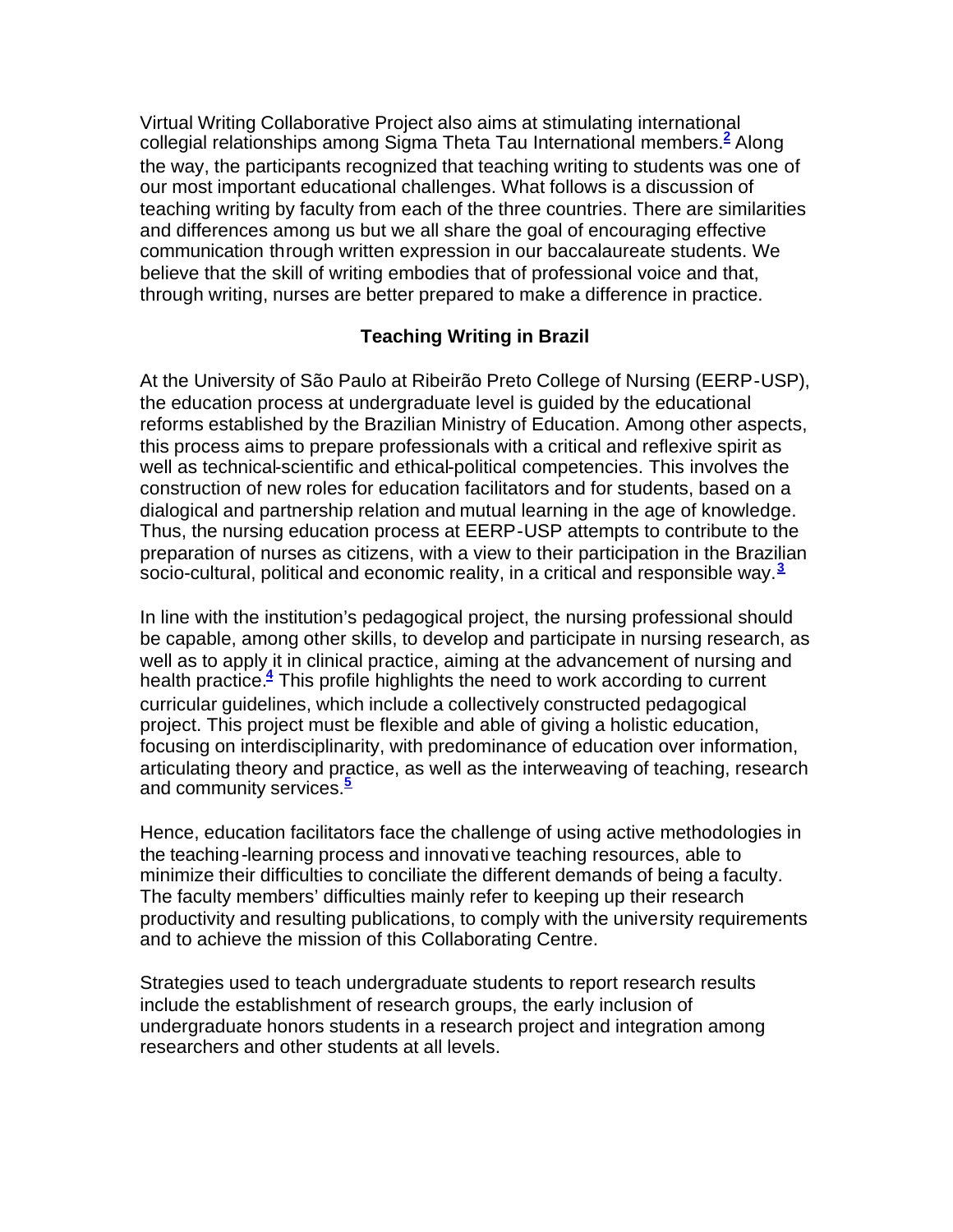Educating undergraduates to conduct research and disseminate its results demands multiple skills and attitudes, in combination with expertise. It is a complex process in which the role of research supervisor stands out. Barber and Norman<sup>e</sup> define supervision as "an interpersonal process where a skilled practitioner helps a less skilled practitioner to achieve professional abilities appropriate to his role" (p. 56). Thus, including these students in research groups under the coordination of a supervisor aims to give them opportunities to acquire knowledge, skills and attitudes in conducting their own part of a research project.

Supervisors need to have experience to help undergraduates and graduate students to conduct their research. Their role is to gather these students in a common research project, define problems, objectives and methods. All research group members should be involved in any discussions related to that project, in a horizontal dialogue that gives everybody the chance to study and discuss different issues and ways of handling them. Supervisors guide their group to jointly find the best way to put that project in practice and show members the potential of research to improve nursing practice. At EERP, as a result of these strategies, students at undergraduate level have been able to present their research outcomes at scientific events and in other settings relevant for nursing practice. In addition, they submit their results for publication in indexed journals, as a final goal in the knowledge dissemination process.

The educational process of writing for communicating research results is a complex task. It is part of the preparation of critical and independent individuals, who are able to reflect on reality in its educational, political, economic and cultural dimensions. This process offers liberating instead of dominating education,<sup>7</sup> providing nurses with the ability to find creative solutions to the problems they face in clinical practice and use research for evidence-based practice. Moreover, these students get the opportunity to enter graduate programs with the differential of a theoretical background that distinguishes them from others who were not engaged in such strategies.

#### **Helping Students to Write (South Africa)**

Helping students to write means helping them to explore the tension between the rationality of writing and their understanding of the art of writing. It means uncovering a personalized connection between the contents of our uniform pockets or bags, and the contents of the particular nursing praxis paradigm within which students are situated. This connection is given light-heartedly but purposively; its oddness plays an important function in by-passing the intellectual and emotional paralysis that occurs in some students when the idea of developing ideas and writing is raised.

The objective of supporting students in emptying the contents of their pockets is to help them to recognize and articulate the ideas they believe are worth pursuing. The justification for this strategy is derived from the findings of a study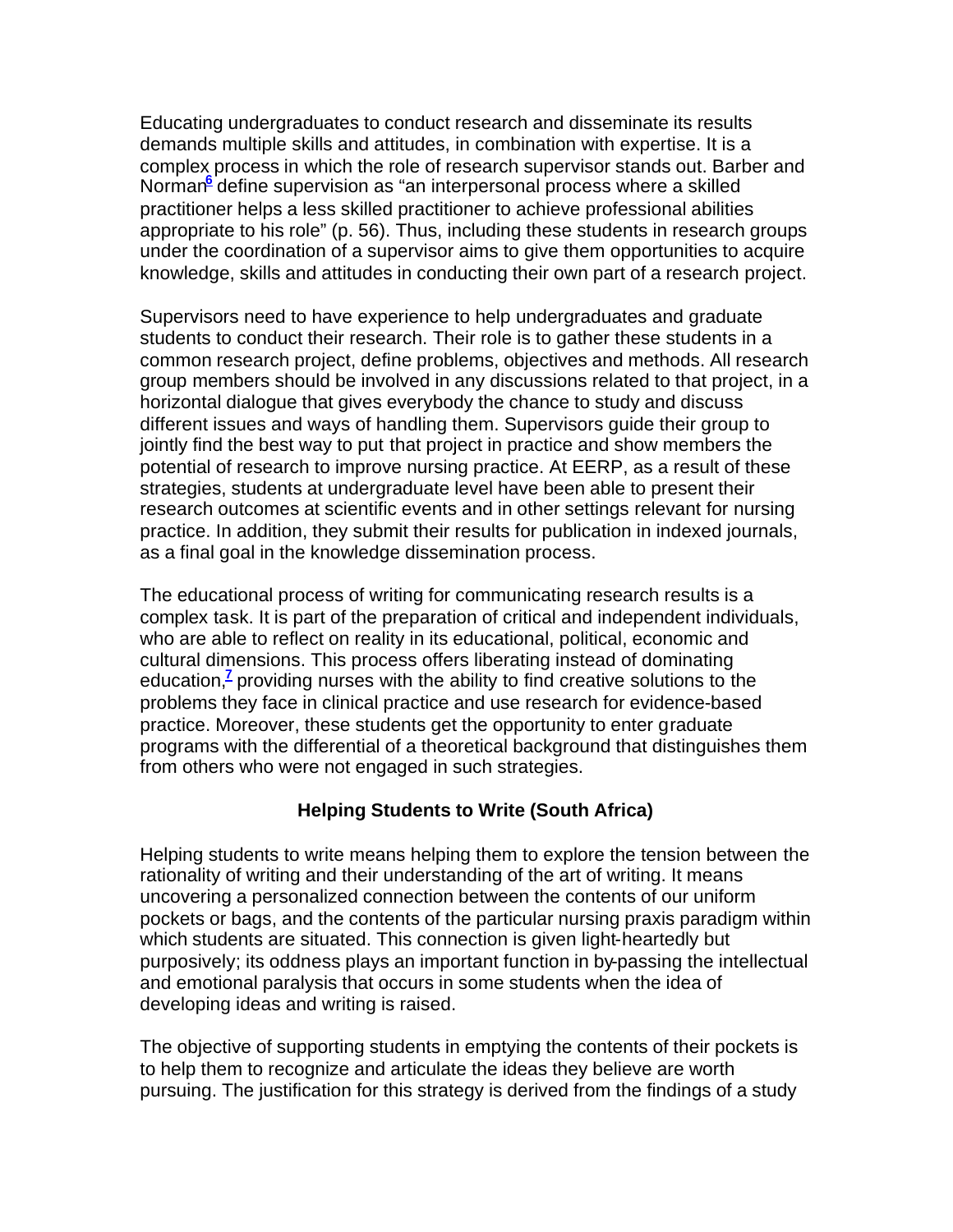by Hardey, Payne and Coleman.**<sup>8</sup>** Their study explored the construction and function of personalized recordings of information about clients, which are routinely made on any available piece of paper and kept in uniform pockets. The authors found that these scraps of knowledge were an invaluable source of knowledge about the dynamic process of on-going, personalized nursing care that was not reflected in the formal nursing records and hand-over procedures. Scraps were more likely to reflect "everything", from information about bodily states, things to do, things to remember to tell clients, to perceptions (both negative and positive) of clients and their nursing care needs. These authors suggest that, while scraps allow nurses to move beyond the medicalized discourse of formal nursing records, they also have the effect of marginalizing the distinctive voice of nursing from formal exchanges and, in so doing, of reinscribing the dominance of the medical model.

Asking students to empty their uniform pockets of scraps means asking them to render their personalized nursing knowledge visible. A post-structuralist justification for rendering the hidden visible might be that what is made visible in a particular context is knowledge/power**.9,10** Recognizing an idea (making personalized pieces of nursing knowledge visible) and then increasing and sustaining the idea as a form of knowledge/power are not necessarily contingent. Having personalized ideas about nursing made visible and then having these ideas developed as ideas worth pursuing, all within the ambit of the formal nursing mandate and the educational context's particular paradigm, is a source of personal and intellectual struggle for most students. On the other hand, this site of struggle is potentially a catalyst for stimulating ideas and, more specifically, for stimulating a passion for pursuing those ideas. Engaging with this site of struggle as a struggle for the visibility of the voice of nursing produces passion for thought and dialogue and may be understood as the art of writing.

How then does the School of Nursing (University of KwaZulu-Natal, South Africa) help students to empty their pockets of their accounts of the dynamic on-going process of personalized nursing care and to engage with the public process of nursing, meaning making and writing? The School of Nursing uses a curriculumas-praxis, problem-based approach to accomplish the person-centered teaching/learning outcomes in its undergraduate nursing curriculum.**<sup>11</sup>** In brief, individual clinical problems are seen as the starting point for the process of developing nursing knowledge within the evolving nurse-client interaction.**11-14** It commonly requires students to move through a series of steps to a final outcome.**<sup>15</sup>** These steps include searching the nurse-client interaction for problems overtly and covertly expressed by the client; identifying possible theoretical paradigms for underlying problems; developing a series of nursing actions consistent with client needs and theoretical frameworks; exploring the ethical and creative meanings underpinning client behaviors and nursing actions in practice; and finally, implementing and evaluating the outcome of nursing actions.**14,16-17** (Phillips, Fawns & Haynes, 2002; Pierson, 1998; Scanlan, Care & Udod, 2002).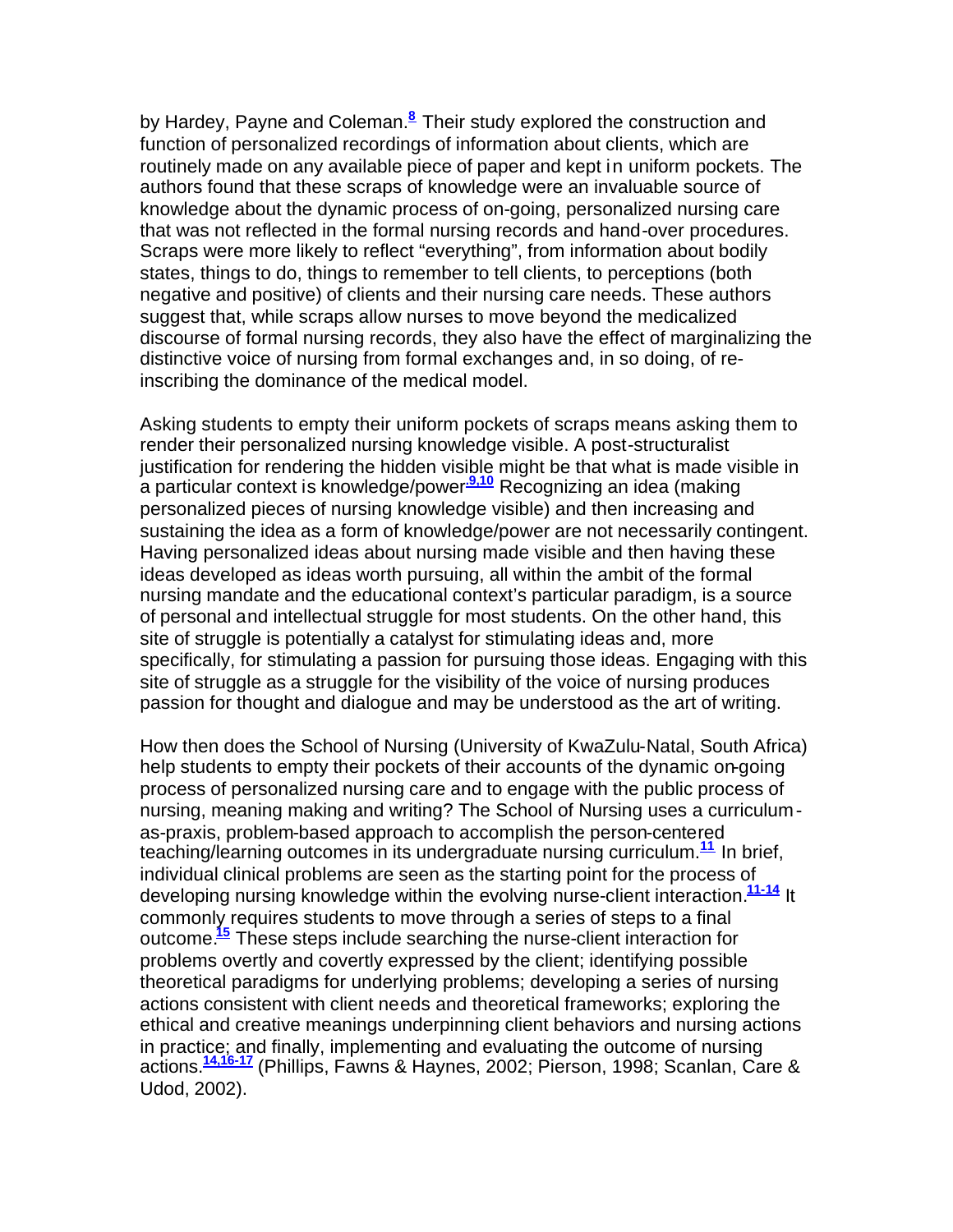The value of this approach in developing nursing practitioners who are able to competently solve clinical problems in practice is illustrated in the study by Uys, Van Rhyn, Gwele, McInerney and Tanga.**<sup>18</sup>** These authors explored and compared the clinical problem solving abilities of nurses who had graduated from problem-based and non-problem based programs in nursing schools in South Africa. The study found that those who graduated from problem-based programs were generally more competent in solving complex clinical problems than those who graduated from non-problem based programs. Whereas the former were able to integrate past experience with similar situations and to adapt their responses accordingly, the latter tended to respond to clinical problems as if for the first time and therefore, drew extensively on institutional rules to moderate their responses.

On the other hand, anecdotal comments from students suggest that there may be a tension between the philosophical assumptions of this knowledge generating approach and the medical paradigm at work in clinical practice. The possibility of this client-oriented approach becoming normalized within the direction of the dominant medical paradigm underlying public health practice settings cannot be underestimated.**<sup>19</sup>** This may in part be why PBL has been variously criticized for its linear and a-contextual approach to meaning making and its solution-oriented knowledge base.**<sup>20</sup>**

It may be a catalyst for understanding that there are potentially many different and equally valid systems or methodologies for developing, pursuing and implementing ideas about nursing in clinical encounters and, thus, for developing nursing knowledge.**21-23** Coming to terms with the idea that there are different ways of constructing nursing knowledge and then engaging with these different ways speaks to the rationality of writing.

How then are the art and rationality of writing made visible (and invisible) in our undergraduate nursing curriculum? One concrete example of this is the strategy the mental health nursing module uses to provide these students with a route of entry into the psychiatric and personal world of mental illness and distress. Students are introduced to the world of mental health/illness through a case study that details both the psychiatric and personal experiences of mental illness for a hypothetical person and his family.

Students' personal responses to the case study and to the idea of psychiatric nursing in general serve as one of the starting points for reflective learning.**24-26** Pockets are emptied and experiences are articulated, explored and clarified in class as rich and diverse sources for developing nursing knowledge. Potential theoretical knowledge constructs, embedded within each student's description of their personalized responses to the case study, are identified and discussed. The students then use their "personalized" knowledge constructs as a basis for a literature search and review, wherein they attempt to show how different theoretical data supports, explains, contradicts or develops their understanding of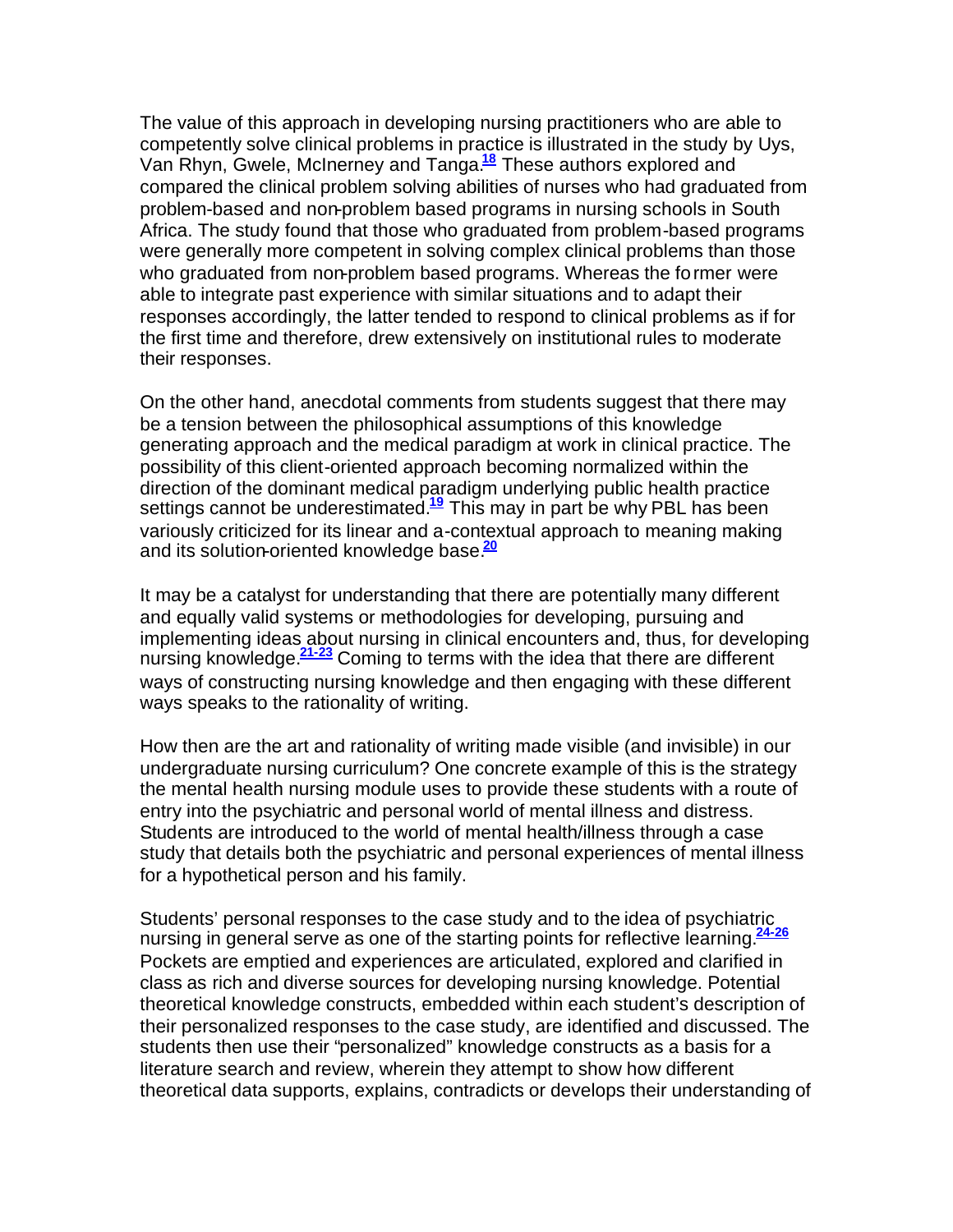the dynamics of the described experience, and how this understanding might be transferred to other situations.

Once students enter the clinical field, this same framework is used in response to the clinical and intrapersonal issues they encounter in their clinical work with clients. And it is here that the paradigm tension between nursing's client-oriented understanding of PBL and the public health settings' bio-medical approach to health problems becomes evident as both a source of and resource for the art and rationality of writing. The caution here is that, for experience to be constructed as meaningful knowledge, the processes through which this knowledge is constructed and the knowledge itself must be rigorous and clearly evident.**<sup>27</sup>**

This is the hard part – what is described below as the "nuts and bolts" - helping students to locate their own ideas within the context of the vast body of already developed knowledge; to use this knowledge to refine and dispute their ideas and to show how different knowledge generating systems might produce different but equally plausible forms of knowledge for clinical practice; and finally, to transform this process into readable text and useable nursing knowledge.

## **Finding an idea and placing in context through writing (USA)**

Teaching writing to nursing students has always been a part of nursing education, with "writing across the curriculum" being a benchmark of curricular organization at the University of Alabama School of Nursing. In our institution, it has reached a higher plane with our initiation in 2000 of a nursing honors program. Through honors seminars students develop a clinical project, writing an introductory paper, a proposal and a final paper. In many cases, these papers go on to be submitted and accepted for a peer-reviewed national publication.**<sup>28</sup>** The steps in this process are integral to that success. Although many of the examples given below are personal strategies from the honors context, most are applicable to general nursing curricula as well.

First, students must find something to say—the topic, area or issue they will compose. Second, students must support their ideas with literature. Third, they must begin to write ideas, in black & white, actual printed words on a piece of paper! Fourth, they must assimilate and respond to feedback in the form of revisions to the written manuscript. Through these steps, they differentiate their idea and their ideas about their idea, and integrate those with the "nuts and bolts" of writing it down. Once we begin talking about the written product, the words on paper, we have made a major leap. Objectivity begins to be defined as what is or is not "there" and the possibility exists for the craftsmanship of writing to emerge. Strategies for improvement can follow. Adding to definitions in the introduction will tell the reader what parameters are in force. Adding to the review of literature strengthens the place for the student's ideas in the context of the works of others. Writing should keep the passion and involve the reader in how the idea brings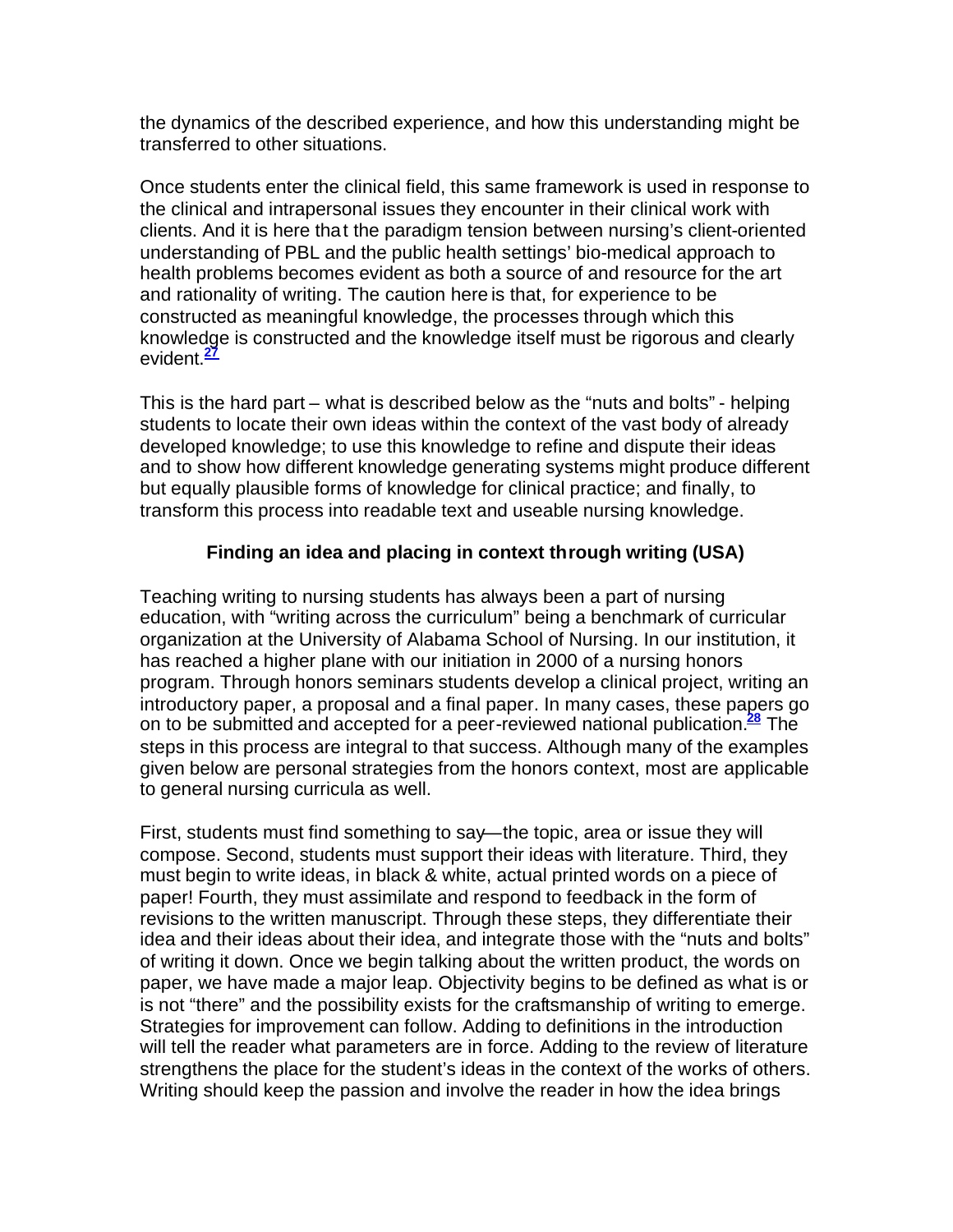reality to it. These skills are sorely needed in our profession to keep it current and engaging. They are essential to clinical judgment and changing practice. They constitute an underlying cognitive process of evidence-based practice.

#### **The First Step: Looking for Ideas**

Invariably the students come with some experience, either personal or from educational background, which has captured their interest. Sometimes, it is a desire to work in a particular field and, in other cases, an experience of health care received or a need unmet. Recent students' topics in honors courses have included moral distress in nurses, parent waiting room support behaviors, family issues across a surgery, ethical concerns in elders, protection of fertility following chemotherapy, nursing theories applied to care, international nursing research collaboration, and others. The most important element at this stage is students' selection of their own topic, albeit as a novice in the content area. Individual discussion with faculty is the key as the idea begins to have words. Often, the faculty member's familiarity with common keywords in nursing will help the student express the idea. For example, one student identified an interest in new mothers' bonding with their newborns and, through discussion with faculty, was able to separate the concepts of *attachment* developing over time from that of *acquaintance* immediately at birth. The student went on to develop her honors papers on the earlier period.

## **The Second Step: Placing in Context and Citing Primary Sources**

The initial formulating of an idea leads the student into the literature. One cannot write without something to say and that must be developed in context. For us, the context is nursing practice and nursing literature. In the second step, the students are taught to search through the library (including remote access from their home), using the nursing database the Cumulative Index of Nursing and Allied Health Literature (CINAHL). Again, faculty input can be very beneficial in assisting the student to find good search strategies. Each cohort of students receives a general introduction to using CINAHL and other resources as part of the initial seminar. These are conducted by the reference librarians, initiating a relationship which can support future literature search. Meetings with faculty are critical to guide the student through focusing their idea and finding professional sources to support these. Students can use general search techniques with keywords and subject headings and combine searches with specific nursing roles, age groups or methodological approaches. For example, to assist the student to find specific articles, one can ask if they are more interested in physiological or psychosocial aspects of a problem, if they have a favorite nursing theory that they would like to apply or if they prefer to look at the topic as affecting a particular age group, such as children or elderly. To further define their idea through this process, an initial search is made from CINAHL, and then read through the titles and abstracts of recent articles it identifies. The goal at this stage is not a comprehensive review of available articles, but to separate those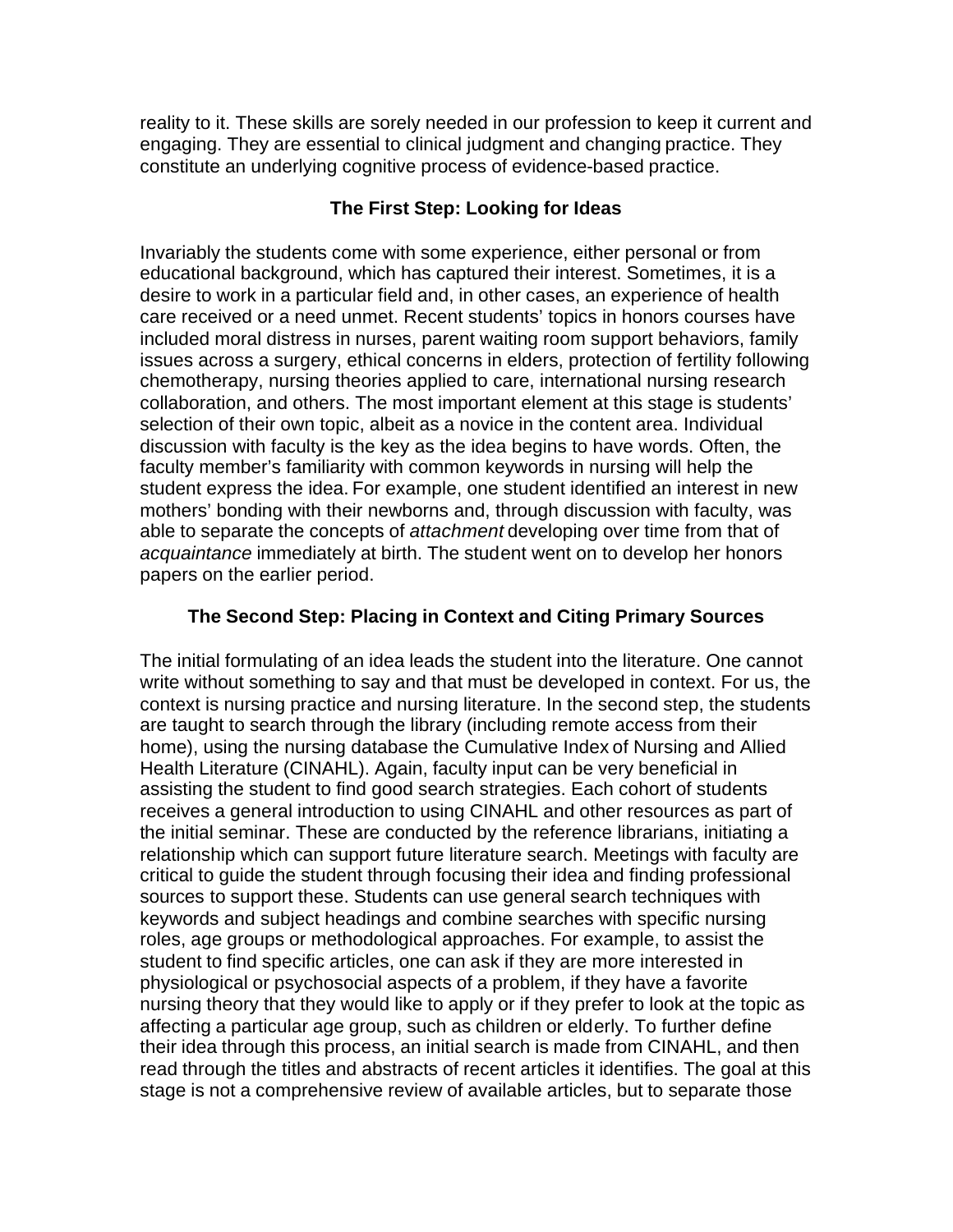of interest from those more distant. The student makes decisions as to what is "in" and what is "out", choosing what is immediately relevant and what can be saved for a later date.

As we work through approximately ten selected titles and abstracts, I also watch their eyes and their facial expressions—I watch for the spark of excitement, the flicker of curiosity or the surprise of awe. This becomes the criterion for their subsequent pursuit on their own, developing the idea more fully. Through this second stage, a remarkable thing happens—students find there are others with interests similar to theirs. They find that the nurse researchers and nurse clinicians, perhaps thousands of miles away, are interested in the same phenomena and have developed articles, research and programs on these topics. The student receives confirmation and validation of the worth of their work and their thinking. The light comes on!

As students begin to access literature, they are encouraged to find researchbased literature to keep their work grounded in primary sources, specifically single-study and collective evidence sources. Ability to appraise data-based scientific works is a skill itself. In our classes, we use a small handbook by Sarah Jo Brown entitled " Knowledge for Health Care Practice: A Guide to Using Research Evidence."**<sup>29</sup>** This text and others like it acquaint students with a structure for appraisal of evidence, including evaluating the credibility of the report, the feasibility of applying the research in a clinical practice setting and the value and relevance for changing practice. The process of placing their ideas in context includes critical appraisal of usefulness of their idea to practice in the context of available evidence.

Also, in this stage is using software to manage formatting. How often has the fear of red ink sent the student into overt writers block? Today, this fear can be obsolete through use of bibliographic management software such as Endnote®. Students should purchase or obtain access through their libraries at the beginning of the process of scholarly writing, so that, as articles are found to support their writing, these may be entered into the database format. As relevant articles are found in CINAHL, these can be saved with complete formatted bibliographic detail (authors, journal, volume, pages, etc.) in a software "library" for future retrieval. Thereafter, the program allows selected references to be listed in any format instantaneously. No red ink circling a missed comma! The manager software also provides a template for the specific format and a feature "cite while you write" to insert the reference with one click. Writing is made much less laborious! Instead of being paralyzed by the mechanics with writing, the student may focus on the effectiveness of the idea presentation, the clarity of expression, the concepts, the meaning of the text and the substance of the writing content.

An interim requirement that facilitates writing is an annotated bibliography. The annotated bibliography on approximately five articles requires the student to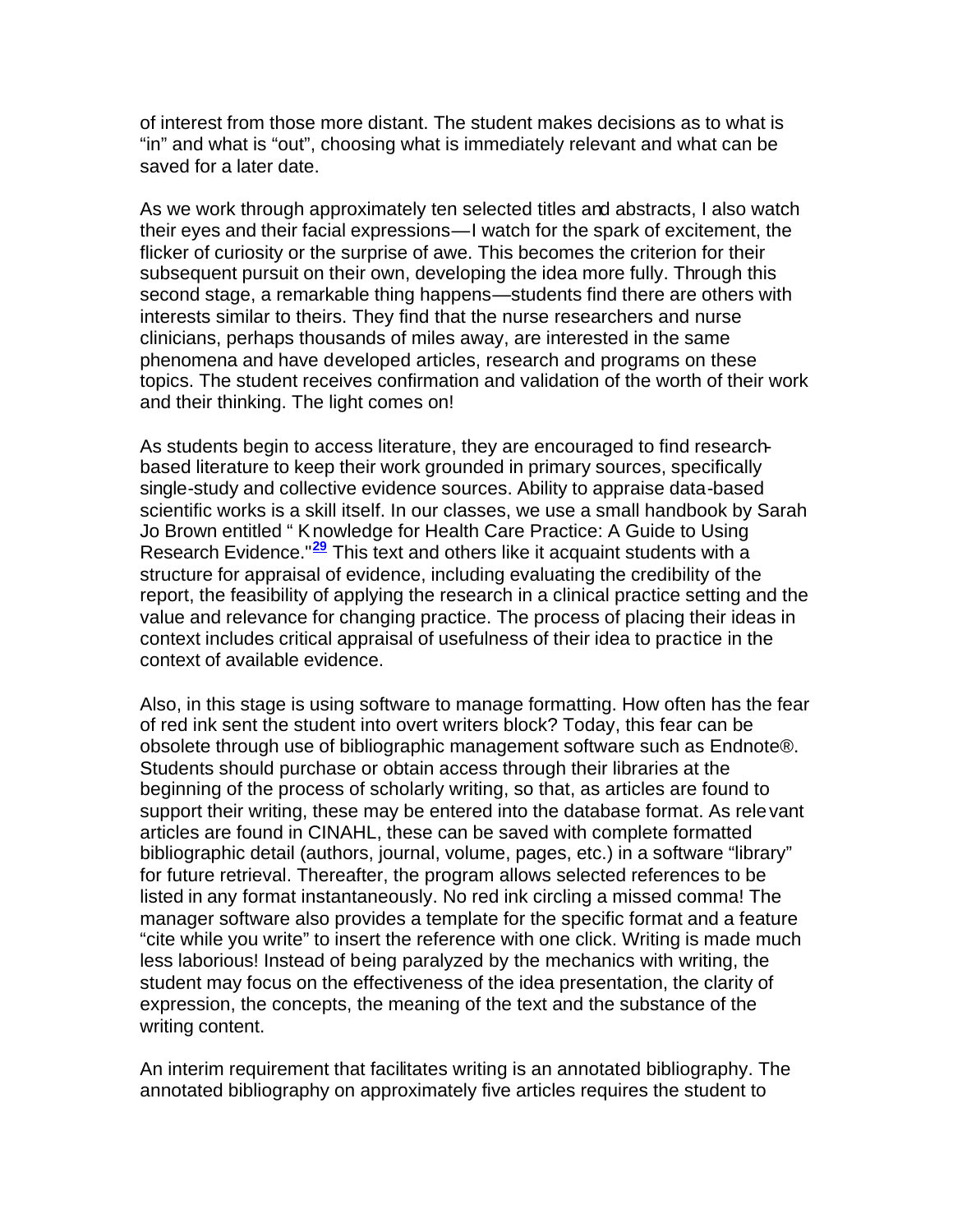summarize the author's procedures and findings, and go on to discuss these and how they relate to their idea. Students may not use the published abstract but must summarize, developing their technical skills in accurately paraphrasing. They must then write a critique, specifically addressing how the author's ideas support their own (or raise questions about the topic). The provision for several articles means they have used some better and some worse, which gets them a good start on an appropriate bibliography for an undergraduate paper. In the next step, the annotated bibliography can be put in narrative form, with transitional sentences becoming the review of literature or background section of a formal paper.

## **The Third Step: Writing It Down**

The requirement of a scholarly paper cannot be underestimated—an idea, passion or flickering curiosity rarely finds being beyond the imagination without such requirement. The requirement of a written paper gives the idea form and substance. It is in writing one's ideas on paper that the idea becomes real, communicable to others. In this stage, the single most valuable teaching strategy is the provision for writing drafts.

The first draft is the hardest, as the student crystallizes concepts, organizes the document logically, selects literature and presents an arguable thesis. One approach is for the student to choose a few key resources and apply these in the definition of the problem. At the undergraduate level, a comprehensive review or exhaustive search is not warranted. The students' ideas and the literature chosen should converge, forming a focus concept within the context of background knowledge and evidence. The sources should be critically applied, noting strengths and weaknesses for application in the new inquiry or thesis. The organizational flow of this written work should be from what is known (review of literature) to what is unknown—the clinical or research question. This step of writing the first draft of the idea, context and future direction, sets the process of scholarly inquiry in motion. For students in honors, the output at this point is the well-defined clinical question.

Other strategies for "writing it down" have been used to encourage students to find their voice and communicate with the written word. These include journal writing,**<sup>30</sup>** writing in groups or with a collaborative team,**31,32** and writing shorter pieces such as letters to the editor.**<sup>33</sup>** Whatever form is chosen for the instructional strategy, the draft provides some safety for the student, where tentative ideas can be stated without fear of absolute failure. The quiet, small voice can begin to be heard. Writing often, in smaller pieces, can support idea development and emerging voice.

## **The Fourth Step: Feedback and Revision**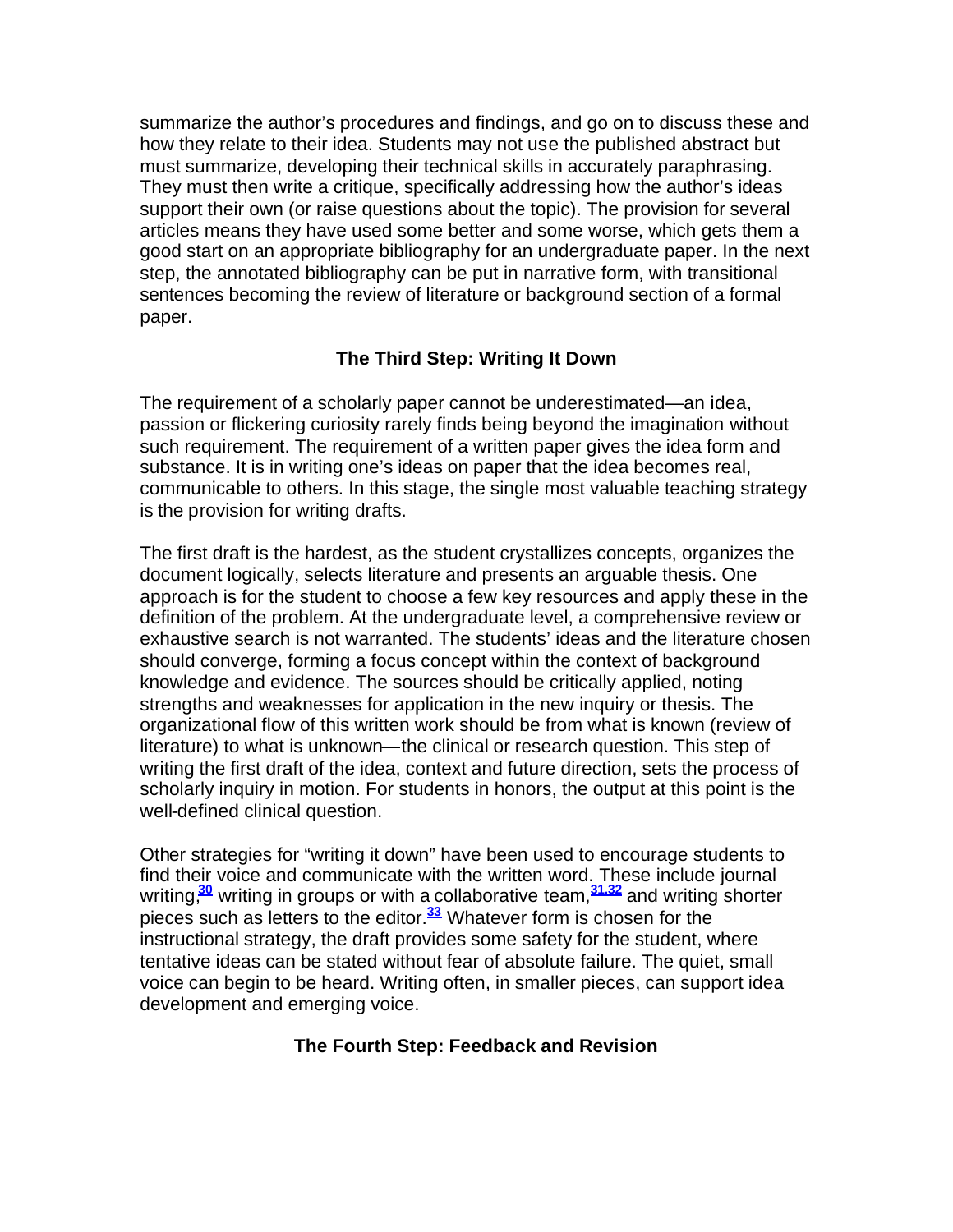Feedback can include peer-review in addition to instructional comments from faculty. Stowell<sup>34</sup> reported a study of the use of peer-review in a writing-intensive honors course. Students submitted a draft by a deadline and then received a structured peer-review by a classmate. Peer reviewers were required to give feedback, using the formal grading rubric (maximum 20 points for a clear wellsupported idea, down to 0 for an unclear idea with random or absent support) with comments on strengths and weaknesses. He found students benefited from the process of evaluating others as well as improved their own works in the revision process.

Positive reinforcement of the quality of the idea, the appropriateness of the literature, the effectiveness of the application of that literature should be documented by faculty. Instructor comments must include positive feedback, noting elements that are "good", "excellent", and "outstanding". Without the positive feedback, students will not get the message of their accomplishment in the first draft. Reinforcement of the good is also critical support for nurturing the nascent student voice. The flame of personal development and the voice of the emerging scholar is the objective of the educational process. Positive feedback (green ink) is the key to progress. Specific recommendations can be given for refocusing, adding, defining or taking the next logical step. Feedback can also be given to identify errors or omissions of logic, to recommend articles or information to fill in gaps in supporting literature, to redirect the emphasis to a nursing model or framework, and to suggest ways to tighten the written text. At this point, the primary target is the *written manuscript draft,* what will make *it* more effective. Students must use the feedback, incorporating both major recommendations (conceptual shifts, completeness, logic) and minor recommendations (grammar, word choice, sentence structure). This step produces a draft that is approaching effectiveness of communication of the idea with its substance, content, and structure.

Over the next semester, the Honors in Nursing student will take the clinical question, developing the methodological approach, establishing the feasibility through the clinical mentor, securing IRB and agency approvals, collecting data through surveys, observations and interviews, and writing a research paper. Further refinement may actually result in the student's work being published. These activities are beyond the scope of this discussion. There are numerous possibilities for undergraduates to turn the student paper, a "diamond in the rough," into a published paper in undergraduate journals, online journals, clinical journals or research applications sections.**35-37**

Four steps of teaching writing are described here, each with student and faculty roles and responsibilities, and the mutual goal of a well-written, engaging manuscript. From idea generation through literature support of the context to a well-written product, the process is as much about the individual's development as it is about the creation of a scholarly work. Use of databases (CINAHL and others), searching techniques, software (Endnote® and others) makes the tasks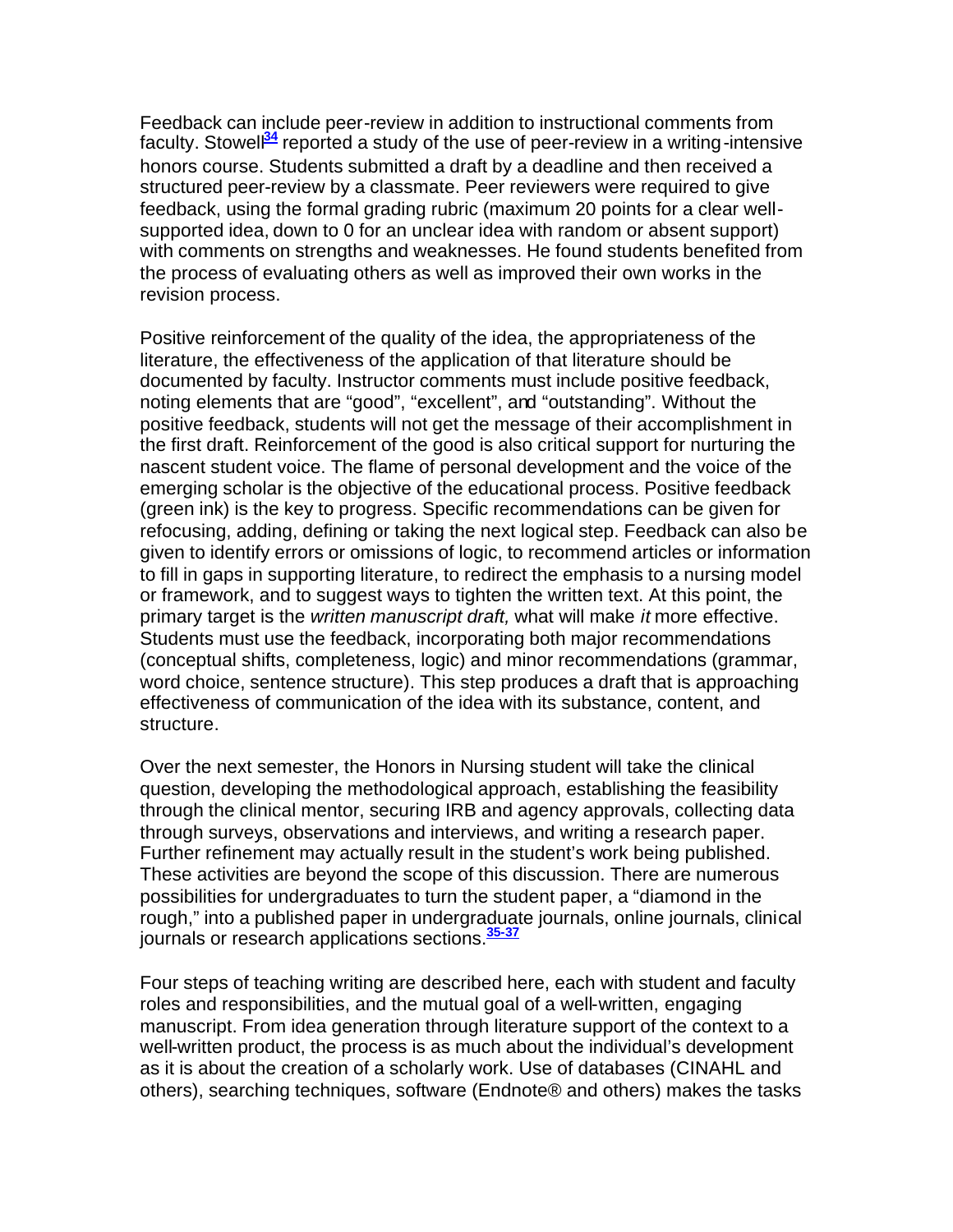of writing manageable. The provision for drafts, feedback and revisions allows early tentative student efforts to be confirmed and strengthened by peer and faculty input. The end result is a scholarly paper, which can make a genuine contribution to the nursing literature and development of nursing practice.

#### **Summary—Evidence-Based Practice and Nursing Voice**

Nursing students in the 21 st century must base their practice on the critical appraisal of evidence, applied in complex clinical and community settings. The Honor Society of Nursing, Sigma Theta Tau International, has defined evidencebased nursing practice as "an integration of the best evidence available, nursing expertise, and the values and preferences of the individuals, families, and communities served".**<sup>38</sup>** This assumes that nurses are able to exercise their judgment to bridge the gap between the evidence and the individuals' needs.**<sup>39</sup>**

Pierce**<sup>40</sup>** summarizes the steps of evidence-based nursing (EBN) as follows: a) Developing a researchable practice question to guide the search for researchbased evidence; b) Designing and implementing a search for the best available, current evidence; c) Retrieving and appraising the credibility, clinical significance and applicability of the evidence; d) Making a decision based on the appraisal of the evidence and implementing the decision; and e) Evaluating the effects of the decision and the application of the EBP process. The three writing approaches described in this paper all rely on these steps, both for understanding the essentials of research applied to practice and for designing new ways to express what is unique to nursing.

Chandler, Roberts and Demarco**<sup>31</sup>** describe finding a positive identity in the nursing role, one which liberates from the oppression of the solely medicallybased model and the avoidance pattern of communication (silence) to learn a new language and find a new voice. Their model values reflection, connection and the receipt of support from other nurses. That support can also come from peers and faculty willing to accept non-traditional roles of nursing and creative approaches to care.

The three pieces linked in this paper discuss the efforts of nursing faculty to teach and encourage writing in their students. Drs. Nascimento and Rodrigues from Brazil have introduced use of nursing research process as a way of structuring students' expression and validation of ideas. Dr. Middleton from South Africa has expanded on that approach with a philosophical description of the cognitive processes of students in discovering what is in their pockets, taking their informal observations and understandings to the more formal level through writing. Dr. Buckner from the United States of America has given a practical approach to getting students involved in utilizing available software and databases, and the essential element of the faculty-student interaction to encourage students to find their voice. These three approaches to teaching writing to undergraduate nursing students are as disparate as three continents,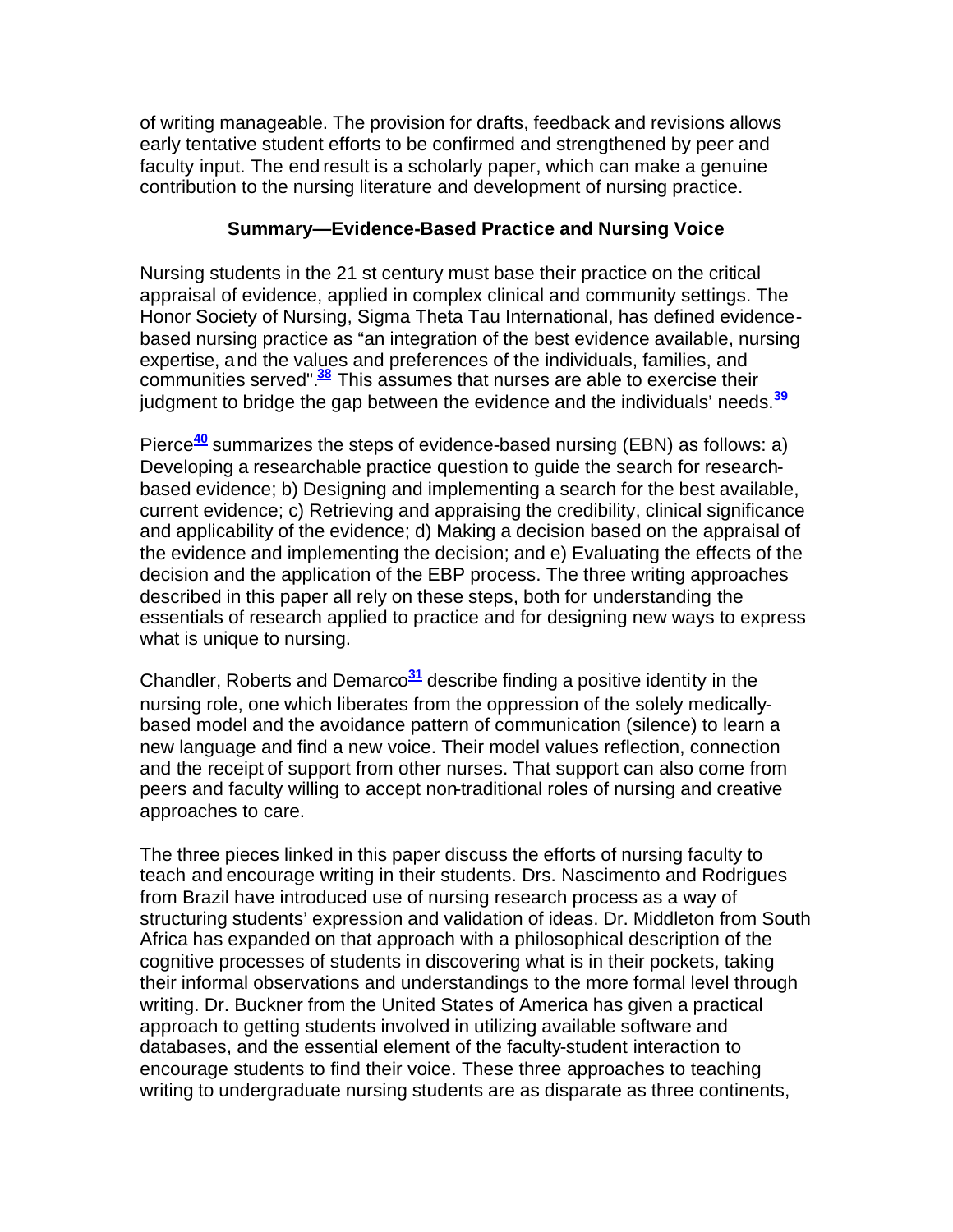but as similar as three faculty operating in adjacent classrooms. Through an electronic writing collaboration, three continents have been drawn together on these pages. If that feat is possible, what are the potential accomplishments of our students?

#### **Acknowledgements**

The authors would like to thank the three sponsoring chapters of the Honor Society of Nursing, Sigma Theta Tau International, Rho Upsilon (Brazil), Tau Lambda (South Africa) and Nu (USA), for support of the International Writing Collaborative. We would like to particularly express our appreciation to Dianne M. Richmond, Dr. Lynda L. Harrison and Dr. Maria Helena Larcher Caliri, whose expertise and enthusiasm have been instrumental to the group's formation and productivity.

#### **References**

- 1. Hinshaw, A.S. (2000). Nursing knowledge for the 21st century: opportunities and challenges. *Journal of Nursing Scholarship*, *32*(2), 117- 23.
- 2. Sigma Theta Tau International (2007). Honor Society of Nursing. *Sigma Theta Tau International's Communities . International Writing Collaboration* . Retrieved April 8, 2007 from http://www.nursingsociety.org/community/intl\_writing.html.
- 3. Clapis, M.J., Nogueira, M.S., Mello, D.F., Correa, A.K., Souza, M.C.B.M., Mendes, M.M.R. (2004). Undergraduate education at the University of São Paulo at Ribeirão Preto College of Nursing throughout the 50 years of its history (1953-2003). *Revista Latino-americana de enfermagem. Jan-Feb; 12(1),* 7-13.
- 4. University of São Paulo (2001). Ribeirao Preto College of Nursing (BR). *Pedagogical project* : undergraduate nursing course. Ribeirao Preto (SP): EERP/USP.
- 5. Xavier, I.M., Fernandes, J.D., Ceribelli, M.I.P.F. (2002). Diretrizes curriculares: articulação do texto e contexto – breve comentário. *Boletim Informativo da Associação Brasileira de Enfermagem, 44* (2), 6-7.
- 6. Barber, P. & Norman, L. (1987). Mental health nursing. Skills in supervision. *Nursing Times, 83(2),* 56-7.
- 7. Sordi, M.R.L., Bagnato, M.H.S. (1998). Subsídios para uma formação crítico-reflexiva na área de saúde: o desafio da virada do século. *Revista Latino-americana de enfermagem* 6(2), 83-8.
- 8. Hardey, M., Payne, S. & Coleman, P. (2000). 'Scraps': hidden nursing information and its influence on the delivery of care. *Journal of Advanced Nursing*, *32,* 208-214.
- 9. Dzurec, L. (2003). Poststructuralist musings on the Mind/Body question in health care. *Advances in Nursing Science, 26,* 63-76.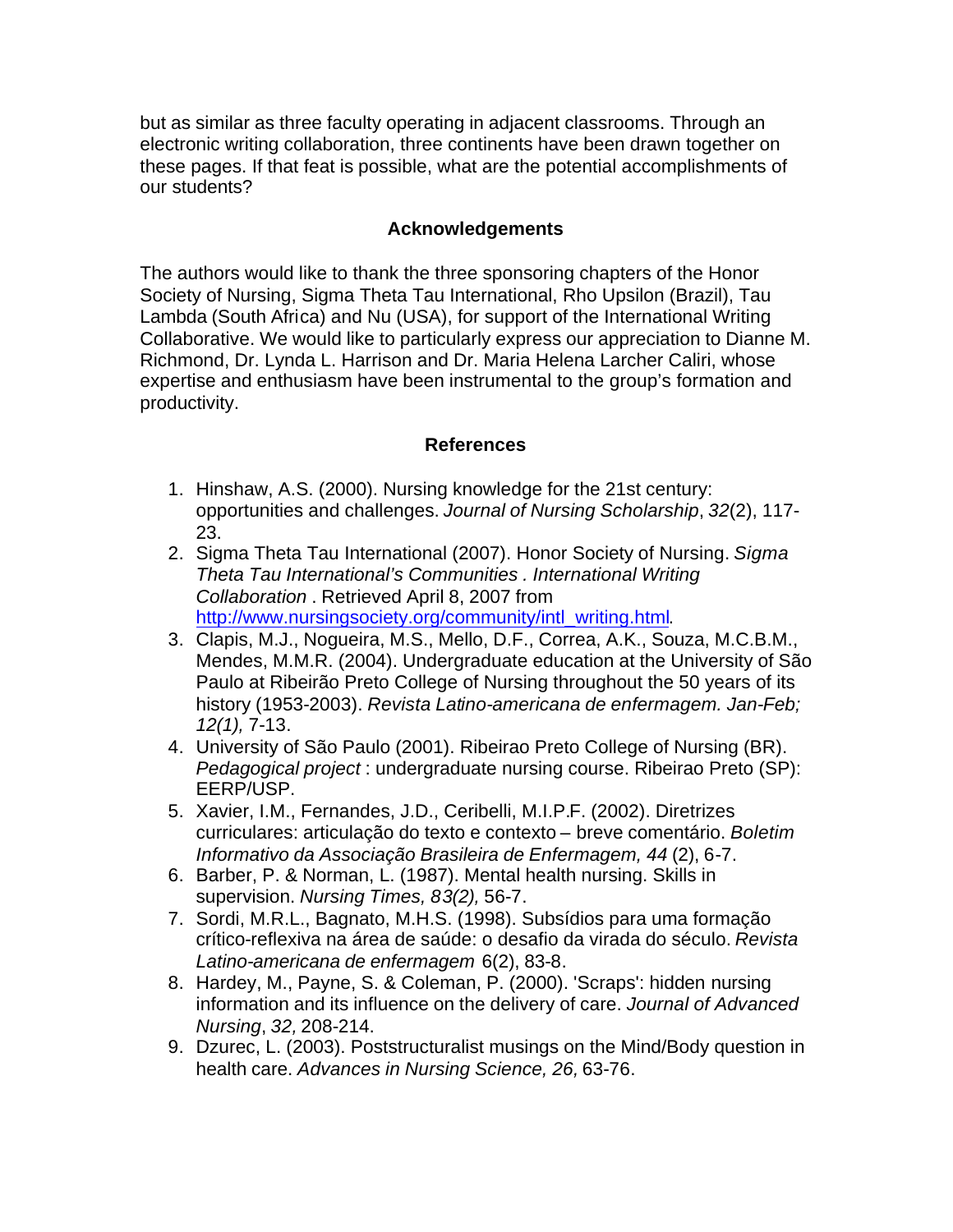- 10.Fischer, S. (1991). A discourse of the social: medical talk/power talk/oppositional talk? *Discourse & Society, 2,* 157-182.
- 11.Barker, P., Reynolds, W. & Stevenson, C. (1997). The human science basis of psychiatric nursing: theory and practice. *Journal of Advanced Nursing, 25,* 660-667.
- 12.Littlejohn, C. (2003). Critical realism and psychiatric nursing: a philosophical inquiry. *Journal of Advanced Nursing, 43,* 449-456.
- 13.Paley,G, Shapiro, DA, Myers, J, Patrick, S & Reid, E (2003). Personal reflections of mental health nurses training to use Hobson's Conversational Model (psychodynamicinterpersonal) of psychotherapy. *Journal of Psychiatric and Mental Health Nursing, 10*, 731-742.
- 14.Pierson, W. (1998). Reflection and nursing education. *Journal of Advanced Nursing, 27,* 165-170.
- 15.Duchscher, J. E. (1999). Catching the wave: understanding the concept of critical thinking. *Journal of Advanced Nursing, 29,* 577-583.
- 16.Phillips, D., Fawns, R. & Hayes, B. (2002). From personal reflection to social positioning: the development of a transformational model of professional education in midwifery. *Nursing Inquiry, 9,* 239-249.
- 17.Scanlan, J. M., Care, W. & Udod, S. (2002). Unravelling the unknowns of reflection in classroom teaching. *Journal of Advanced Nursing, 38,* 136- 143.
- 18.Uys, L., Van Rhyn, L., Gwele, N., McInerney, P. & Tanga, T. (2004). Problem-solving competency of nursing graduates. *Journal of Advanced Nursing, 48,* 500-509.
- 19.Petersen, I. (1999). Training for transformation: reorientating primary health care nurses for the provision of mental health care in South Africa. *Journal of Advanced Nursing, 30,* 907-915.
- 20.Hyde, A., Treacy, M., Scott, A., Butler, M., Drennan, J., Irving, K., Byrne, A., MacNeela, P. & Hanrahan, M. & Hanrahan. (2005). Modes of rationality in nursing documentation: biology, biography and the ' voice of nursing'**.** *Nursing Inquiry, 12,* 66-77.
- 21.Forbes, D. A., King, K., Kushner, K., Letourneau, N., Myrick, A. & Profetto-McGrath, J. (1999). Warrantable evidence in nursing science. *Journal of Advanced Nursing, 29,* 373-379.
- 22.Georges, J. (2003). An emerging discourse: toward epistemic diversity in nursing. *Advances in Nursing Science, 26,* 45-52.
- 23.Hardin, P. (2001). Theory and language: locating agency between free will and discursive marionettes. *Nursing Inquiry, 8,* 11-18.
- 24.Clouder, L. & Sellars, J. (2004). Reflective practice and clinical supervision: an interprofessional perspective. *Journal of Advanced Nursing, 46,* 262–269.
- 25.Cook, S. (1999). The self in self-awareness. *Journal of Advanced Nursing, 29,* 1292-1299.
- 26.Gilbert, T. (2001). Reflective practice and clinical supervision: meticulous rituals of the confessional. *Journal of Advanced Nursing, 36,* 199-205.